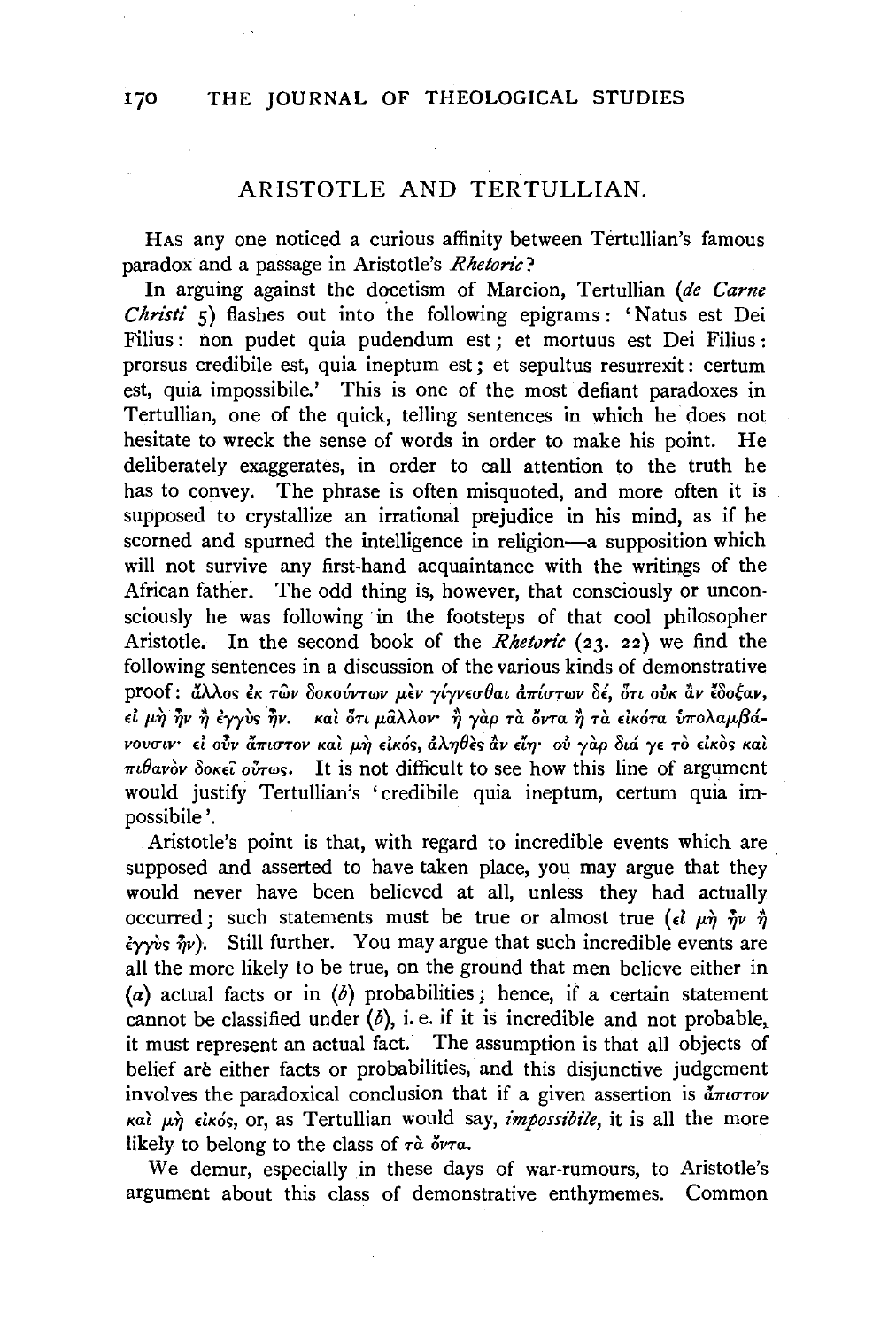sense suggests that if a given statement is extremely improbable, it need not therefore be true. But Aristotle ignores the fact that the sheer incredibility of a thing is not the best proof of its reality, and the result is what Gomperz calls a disconcerting piece of dialectical audacity. We are invited to believe that if some statement is wildly improbable  $(i\pi u \sigma \tau o\nu)$ , *incredibile*), it is more improbable still that any one should have invented it; in other words, that it would never 'have been made or credited, unless there had been some evidence for it, and consequently that such evidence must be strong !

Tertullian knew his Aristotle, but he was perfectly capable of striking out a similar paradox on his own account. The passage from the *Rhetoric* may be no more than a parallel; possibly the argument it conveys may have been current among rhetoricians. Still, I think it is not uninteresting to note how Aristotle, in a sober discussion of the topics proper to forensic debate, could for the moment take a line which the jurist Tertullian took in the glow of theological controversy. Even if it is only a curious coincidence, it serves to modify some of the sweeping inferences drawn from the *De Carne Christi* by some modern critics who tend to exaggerate the psychological idiosyncrasies of the author. The paradox of the *cerium quia impossibile* remains as pointed as ever, but it should be read in the light of the fact that this African father of the Church was not the first to defy what seems to us to be an obvious axiom of historical proof.

JAMES MOFFATT.

## A LITURGICAL FRAGMENT FROM THEBES.

IT may be worth while to put on record the following liturgical fragment inscribed upon an ostracon purchased a few years since at Thebes. Ostraca of the Coptic period with liturgical texts are often of considerable size: our fragment, which measures  $12 \times 9.5$  cm., is from the bottom of the ostracon and may be only one half or even one quarter of the original. The right edge is intact but for some small damages; a narrow triangular piece has been broken away from the left side.

The character of the script suggests that the fragment was written in the early seventh century : the hand is a thick, heavy, and informal semi-uncial, generally well-rounded; and is of a papyrus rather than a vellum type. Ligatures and cursive features occur, and abbreviations are common. The text of the *recto* is remarkably bright and clear, but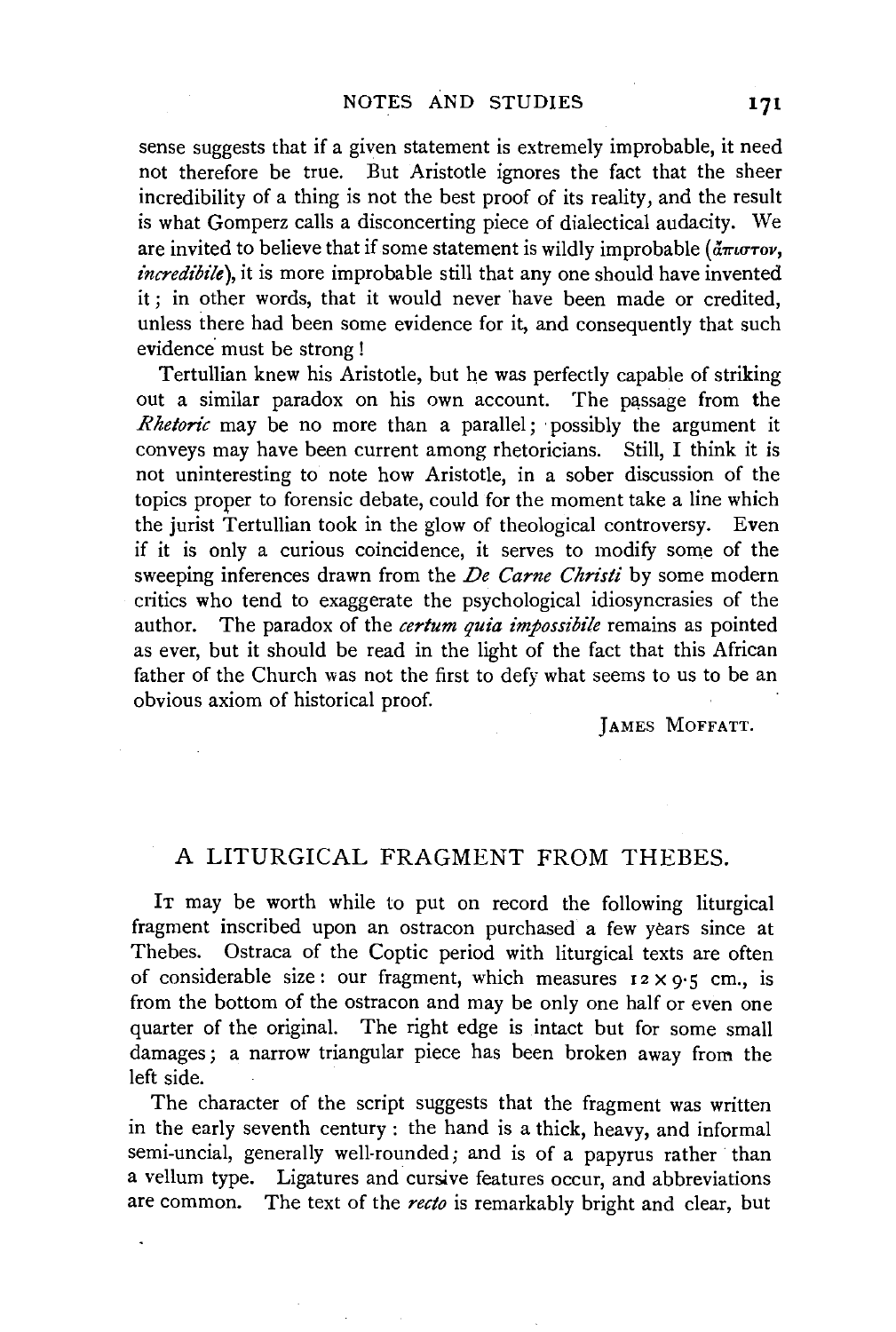### 172 THE JOURNAL OF THEOLOGICAL STUDIES

the porous surface of the *verso* has caused the ink to run, making reading very difficult.

At intervals in the text the symbol  $\mu$  is introduced indicating some sort of division, and once on the *recto* and twice on the *verso* the beginning of a line is under- and over-scored. Mr Brightman has suggested that the latter feature at any rate probably marks the beginning of a new piece,<sup>1</sup> and that the former may have the same value. If this is so, the fragment is no more than a list of *incipits.* It is possible that a new piece begins at 1. 11 of the *recto;* and what remains of the text on the verso looks very like 'first lines'; but I think II.  $i$ -10 of the *recto* may be regarded as continuous, since  $\pi$  is well established as a symbol indicating verse-endings where, from motives of economy, the verses are written continuously.<sup>2</sup>

There are some points of resemblance between the text of the fragment and the 'Abendhymnen' Nos. 2 and 3 of Maas's Frühbyzantinische *Kirchenpoesie*,<sup>3</sup> and these are remarked in the notes following our text.

A copy of the whole is first given without resolution of abbreviations or corrections of provincial orthography; but I have added a text of the *recto* in ordinary type in which the verses are distinguished. The scansion-accents *alone* are marked.

| Recto. | $\ldots$ ] $\omega$ . [ $\ldots$                                         |
|--------|--------------------------------------------------------------------------|
|        | Tainoy[cein]]                                                            |
|        | REPOYBEIN // ON AIN OYCEIN                                               |
|        | cepadei]n // ON EK TON OTNON OC XAP[I]Z-                                 |
|        | FEI // KAYX]HCONTAI OI OCIOI EN 403A                                     |
| 5      | 'eic a]гωna // аггелікн үмнωдіа                                          |
|        | <b>αλ</b> Η θΙΝΟΝ ΥΜΝΟΝ 5 λΟΓΙΚ λατρι                                    |
|        | K AYXHCONTY OF OCI, EN AOZ, KAI                                          |
|        | αΓαλλιας! // αιΝογεειΝ σε Η Δοξ/                                         |
|        | <b>ΤωΝ ΑΓΙ/ // ΑΙ ΔΥΝΑΜΕΙΣ ΤωΝ</b>                                       |
| IO     | OYNON AINOYCEIN CE XE //                                                 |
|        | $\theta$ аүмаст $\eta$ о $\overline{\theta}$ с ен тоіс ер                |
|        | ANECTH EK TWN NE-                                                        |
|        | <b>κρω</b> Ν <u>χ</u> ε ο Βα-                                            |
|        | <b>CIλεγς</b>                                                            |
| Verso. | ΠΑΝΤΑ ΤΑ ΕΡΓΑ ΤΟΥ θείοΥ                                                  |
|        | $\lambda$ Orl KATH $\lambda$ $\theta$ l II $a$ $\lambda$<br>.-1          |
|        | MAC $\epsilon \lambda$ / $\overline{IN}$ $\chi \epsilon$ $\overline{KE}$ |
|        | 0 τα πλογεια Δωρα[.                                                      |

5 TON TIOIMENA TON K[ANON? . . .

 $\cdots$   $\overline{XY}$  //

<sup>1</sup> Cp. Crum *Coptic Ostraca* No. 519.<br><sup>2</sup> So in the metrical portion of the stela of Alchis from Erment : cp. *Bulletin of the Metrop. Mus. of Art,* New York (forthcoming). 8 In the *Kleine Texte* Series.